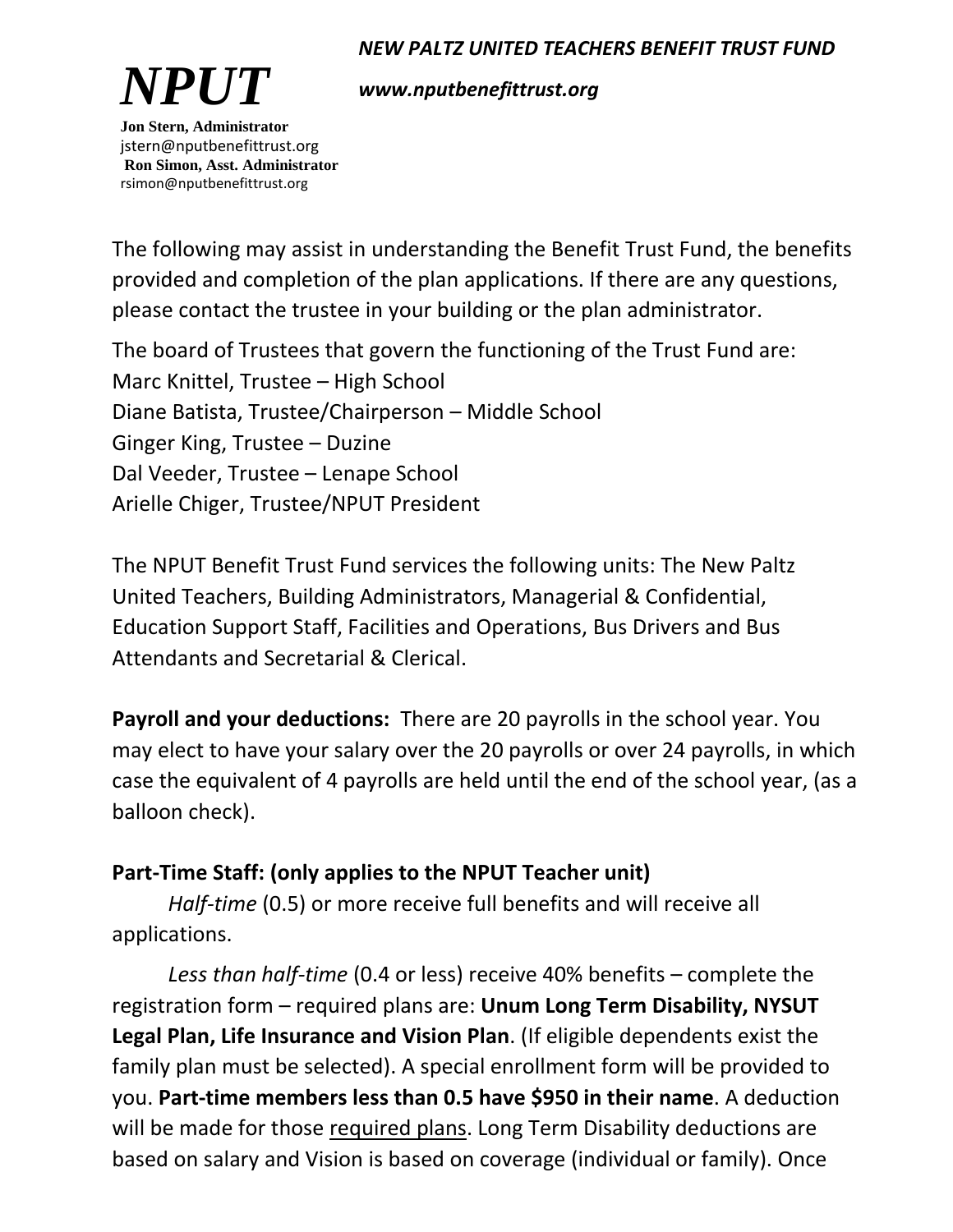these deductions are made you may select from plans that are available, namely Delta Dental insurance, or Long-Term Care. Remaining funds will be applied to these selections. If the remaining fund is not applied in full, the balance will be placed in a Trust Annual Flex Fund to be claimed in June by submitting *unreimbursed dental or vision expenses* to the Trust. If you exceed the remaining funds that are available, the excess will be applied through payroll deduction.

**\*The following benefits are fully funded by the NPUT Benefit Trust. There is no cost to the employee. Please fill out the one-page active member enrollment form and you will be enrolled in:**

**NPUT TRUST FUND DENTAL PLAN:** This is a self-funded plan, where the trust determines the coverage and premiums. Delta Dental administers the claims for the Trust. The Trust participates in the Preferred Plan (PPO). Dependent children covered to age 26. For controlled costs you must use a participating provider. Claim forms are found in each building or use dental office forms. If there is a concern, contact the Trust Administrator. The Plan term is July 1 to June 30. The maximum annual coverage is \$3000. Orthodontia has a \$3000 lifetime maximum. Y*ou may also complete an enrollment and payroll deduction form to add dependents.* Dependent children can be covered to age 26. **(It is the members responsibility to advise the trust when the dependent child reaches age 26)** 

**NYSUT – DAVIS VISION PLAN:** Those with dependents MUST file a family plan and include all eligible dependents. Dependent children are covered to age 26**. It is the member's responsibility to advise the Trust when the dependent child reaches age 26**. A membership card will be issued. The plan includes one pair from Davis Vision's Frame collection and lenses/coatings. Note – not all are included. OR \$130 towards contacts other than Davis Vision contact lenses.

**LEGAL PLAN**: The NYSUT pre-paid legal plan. Employer related matters not covered. No attorney charge when using a plan attorney for closing on a primary residence. Refund of \$ 300 if you-use a non-plan attorney. Will Day and Will Signing Day scheduled each year. This plan covers all eligible dependents.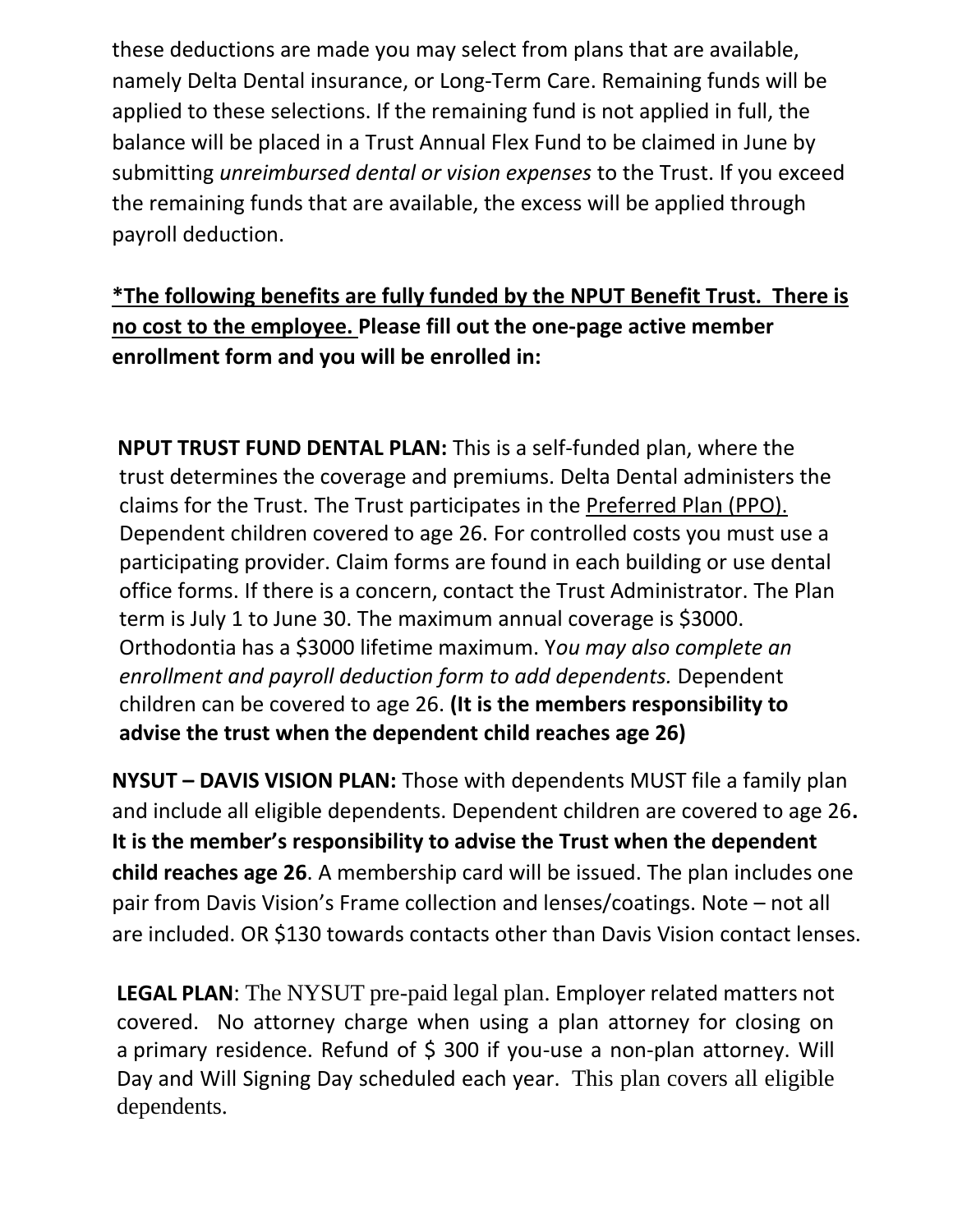**STACY BRAUN FINANCIAL COUNSELING PROGRAM**: Free financial consultations annually. For more information or to schedule an appointment call 1-888-949-1925. Spouses and/or other family members may attend consultations with you. Unlimited access to Stacey Braun's proprietary website: this password protected website is a useful financial tool intended to address many of your financial concerns. To access the site use *money* as your password and *newpaltz* as the User ID.

**UNUM TERM LIFE/ AD&D INSURANCE:** \$200,000 basic life. The separate beneficiary form must be filled out.

**UNUM LONG AND SHORT TERM DISABILITY PLANS:** This plan insures up to 70% of your annual salary up to \$171,429. The Trust provides non-teachers with Short Term Disability protection to 70% of your annual salary to a maximum benefit of \$2000 per week.

## **UNUM LONG TERM CARE INSURANCE**: (NPUT, Administration and Managerial/Confidential ONLY)

Trust Fund pays for basic plan 1 - \$3500/month for 2 years. (\$84,000) and no inflation and payment over a lifetime. Premium based on age at enrollment.

**ASSIGNMENT OF A PERSONAL REPRESENTATIVE**. Please fill out the forms and return to the trust administrator. This is required if you are incapacitated and wish to have another individual seek information about your coverage. If your spouse/domestic partner, child(ren) over age 18 are covered on your plan you must have a Personal Representative Form prepared for them or information about their coverage cannot be shared. You are the MEMBER and your representative is the INDIVIDUAL.